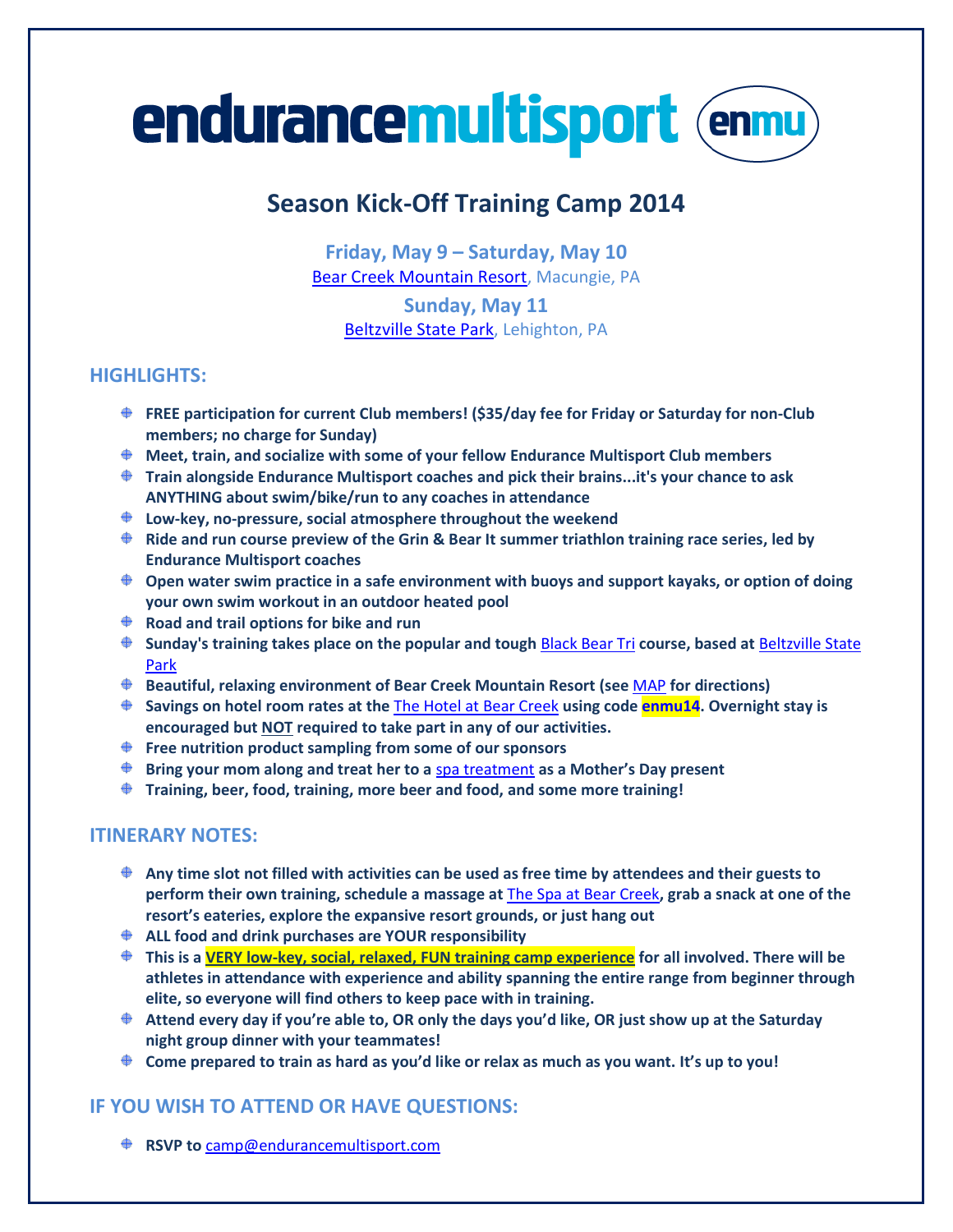# **FRIDAY, MAY 9**

#### 3 PM or later

Hotel check-in

#### 5:00 – 6:45 PM

• [Grin & Bear It \(GABI\) bike course](http://www.endurancemultisport.com/grinandbearit/course.html) ride-through. We'll be riding the hilly course 1x through (10 mi) as a no-drop group ride. OPTIONAL second loop for the hardcore hill-lovers among us (ride at your own pace). Meet outside the lobby of [The Hotel at Bear Creek](http://www.bcmountainresort.com/hotel/hotel-l/reservations) ready to ride.

6:45 – 7:30 PM

**[Grin & Bear It \(GABI\) run course](http://www.endurancemultisport.com/grinandbearit/course.html) run-through. Reconvene outside the lobby o[f The Hotel at Bear Creek](http://www.bcmountainresort.com/hotel/hotel-l/reservations)** ready to run. We'll do this hilly course 1 or 2x (1.5 or 3 mi).

 $8:00 - ?$  PM

• Dinner on your own or with others

# **SATURDAY, MAY 10**

#### $7:45 - 8$  AM

• Meet in lobby of **The Hotel at Bear Creek**, ready to head to the lake or the outdoor pool to swim

#### 8 – 9:30 AM

- Your choice of swim session
- Open water swim (open water swimming only available during these hours today); wetsuit recommended
- Outdoor heated pool, swim workout provided

#### 9:30 – 11:45 AM

**•** Breakfast / lunch at [Trail's End Café](http://www.bcmountainresort.com/dining/dining/trail-s-end-cafe) at Bear Creek

#### 12 – 12:30 PM

• Meet a[t Rodale Park,](http://www.lehighcounty.org/Departments/ParksAndRecreation/OurParks/RodalePark/tabid/451/Default.aspx) directly across from the [Valley Preferred Cycling Center](http://www.thevelodrome.com/) (aka the Lehigh Valley Velodrome), with the goal of starting ride ~12:30. Click **[HERE](https://www.google.com/maps/dir/Bear+Creek+Mountain+Resort+%26+Conference+Center,+101+Doe+Mountain+Ln,+Macungie,+PA+18062/40.5469231,-75.6125343/@40.5192746,-75.5923812,13z/data=!4m14!4m13!1m10!1m1!1s0x89c42e9fe240f443:0x68581d7db1d98bd8!2m2!1d-75.625295!2)** for directions from Bear Creek Mountain Resort to Rodale Park.

#### $12:30 - 6$  PM

 Group rides on scenic, lightly-travelled, mostly rolling country roads. Short (1.5 – 2 hr) and long (4-5 hr) ride options available. Intensity will be based on participating riders' levels.

#### 3 PM or later

- Hotel check-in, if you're arriving today
- $2 6:30$  PM
	- Transition runs beginning post-ride at **Rodale Park**. Short (20 30 min) and long (1 1.5 hr) options.
- $7 ? PM$ 
	- Group dinner at [The Grille at Bear Creek](http://www.bcmountainresort.com/dining/dining/the-grille)
	- Grab drinks at the bar before/after dinner